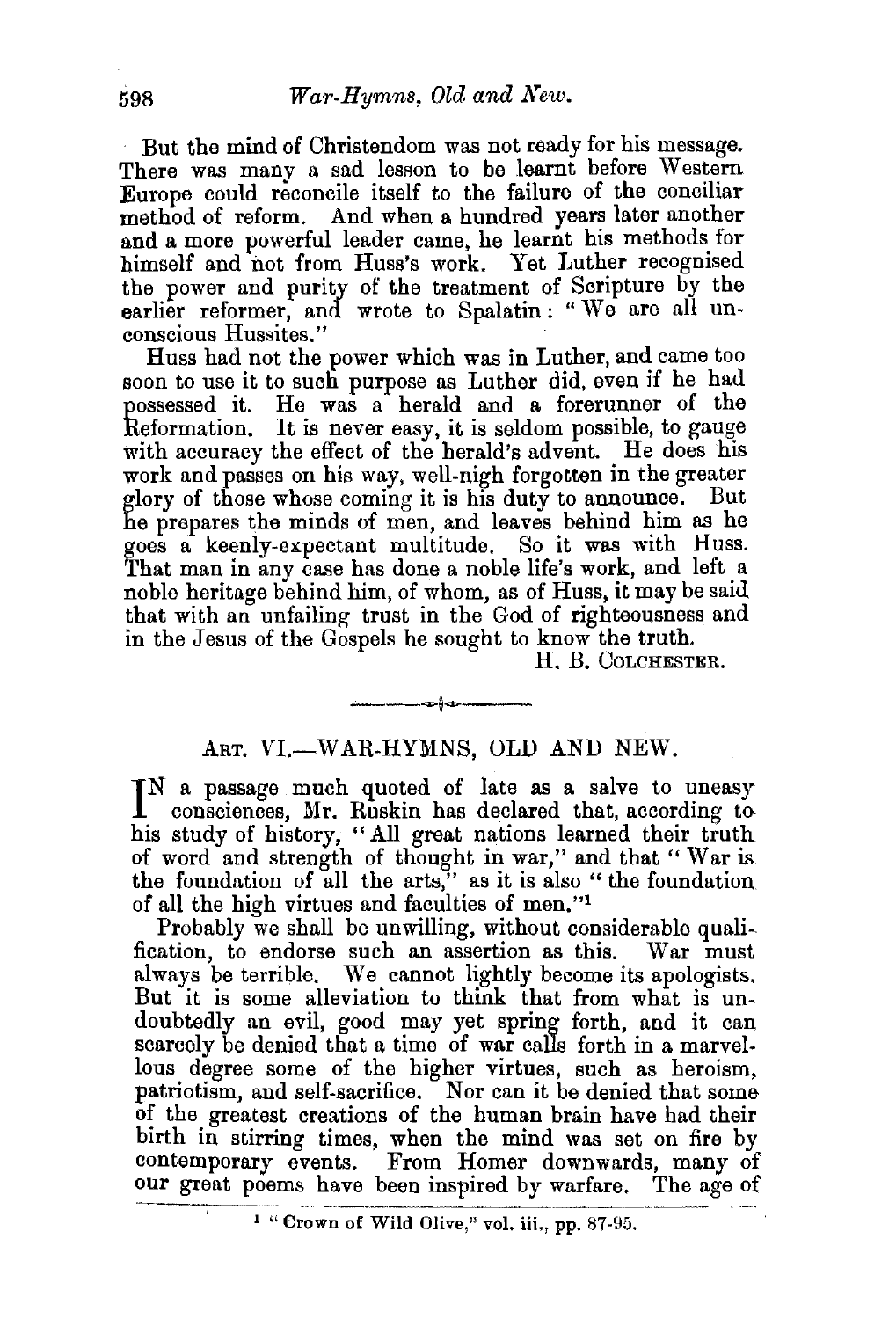chivalry was the age of poetry. Shakespeare, Scott. and Byron were the product of warlike times. "Maud" was the child of the Crimea. If all the secular poetry that has been created by warfare were to be eliminated the world would be poorer for its loss.

It is more difficult to trace the influence of warfare on religious poetry. It cannot, on the whole, be said that war has produced very much result in sacred song; and indeed, since the Gospel is the Gospel of peace, it is scarcely to be expected that it should. But yet evidence is not wanting that times of deep national anxiety and distress have sometimes quickened the poetic genius of religious writers, and certainly there are numerous instances where the strains ot a familiar hymn have inspired armies with the courage that comes of faith. The Thirty Years' War (1618-1648) was the generative era of German hymnology. " The untold misery which that fearful war entailed upon Germany stimulated the production of a more subjective and experimental type of sacred poetry, and multiplied the hymns of the cross. Over a hundred hymnals gave a glory to the hymnology of the Fatherland, to which there is no analogy in any country until the revival, in the next century, of hymn-writing in England."<sup>1</sup>

The earliest war-hymn of note is the Song of Moses upon the victory by the Red Sea. Later on, many of the finest compositions in the Book of Psalms were written under the stress of war, either in the stirring times of David or amid the crushing agonies of the later Assyrian invasions. Indeed, the Book of Psalms has ever supplied war-songs for Christian soldiers, and with some historic battles certain Psalms will always be associated.

Psalm lxviii., ·• Let God arise, and let His enemies be scattered," is pre-eminently a war-cry for fighting men. It was sung at the Battle of Arques, near Dieppe, in 1589, when the little army of the French King, Henry IV., was in danger of being overwhelmed by the far larger host of their enemies. "Come,  $M$ . le Ministre," cried the King to his chaplain, "lift" the Psalm. It is full time." Then, we are told, "Over all the din the austere melody of the sixty-eighth Psalm marked the stately tramp of the soldiers.  $\ldots$  At that moment a fog which had rolled in from the sea cleared suddenly away, and the King's artillerymen could take aim. The swing of the Psalm was timed by the long roll of the guns, and the victory was won."2

<sup>&</sup>lt;sup>1</sup> Julian, "Dictionary of .Hymnology," p. 415.<br><sup>2</sup> Archbishop of Armagh, "Witness of the Psalms," p. 253.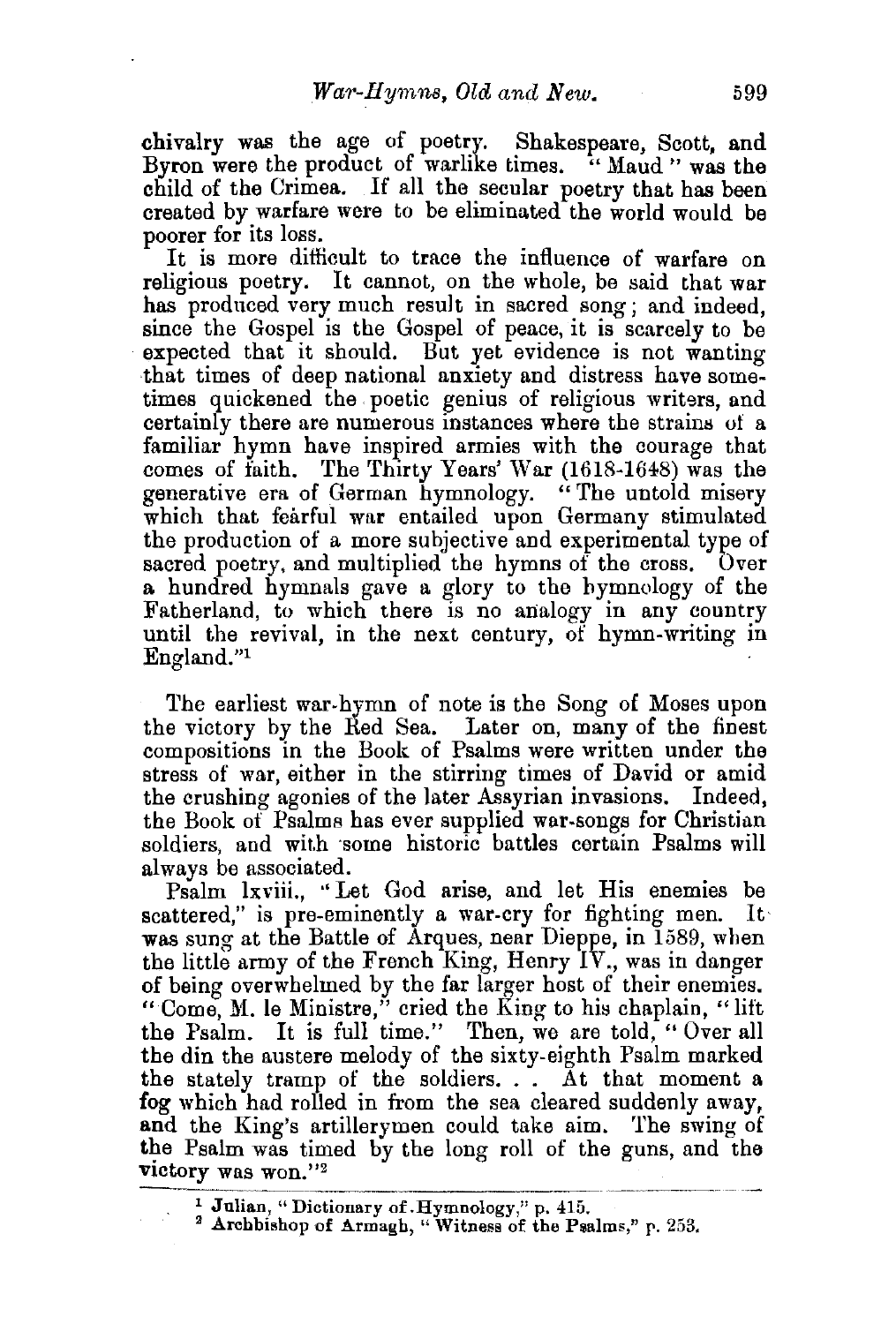The version used on this occasion was a free paraphrase by Clement Marot, whose Psalms were equally popular with both Catholics and Huguenots. It ran thus:

> ''Que Dieu se montre senlement Et l'on verra soudainement A bandonner la place; Le camp des ennemis épars, Et ses haines de toutes parts Fuis devant sa face,"

The same Psalm was heard later among those who in many respects were the English counterpart of the Huguenots. At the Battle of Dunbar we are told<sup>1</sup> that, as the sun rose above the ocean, the battle-song of the Psalmist was heard from Cromwell and his soldiers : " Let God arise, and let His enemies be scattered."

Psalm xcv., the *Venite,* was the chant of the Templars, the Knights of the Red Cross, as thev entered into'battle with the Saracens, though it does not appear particularly suitable.

Psalm  $cxy$ , "Not unto us,  $\hat{O}$  Lord," was the hymn of the victors at Bannockburn.

At Agincourt, also, we are told that the same Psalm expressed the armies' gratitude to the God of victory, the whole body of the troops kneeling down together on the muddy ground and singing it in unison, while even the wounded JOined in the song. To this reference is found in Shakespeare's "Henry  $V''$ . (Act II., Scene 8), where the warrior King after the battle is made to address his army thus:

## "Do we all holy rites ; Let there be sung *Non nobis* and *Te Deum."*

Psalm xlvi., "God is our refuge and strength," has always been a favourite with men in special peril. The German version, the celebrated hymn of Luther, "Ein' feste Burg," with which he and his comrades entered Worms, has been called the "Marseillaise" of the Reformation, and Gustavus Adolphus caused it to be sung on the field by his whole army before the Battles of Leipsic (1631) and Lutzen (1632).

An English version of the same Psalm was sung in somewhat different surroundings after the Battle of Naseby.

Both Houses of Parliament, it is recorded, attended a thanksgiving service at Grey Friars' Church, and dined together later in the Grocers' Hall. After dinner they sang Psalm xlvi. Times have changed since, and we can scarcely imagine the Lords and Commons concluding a public dinner in this fashion, nor in the hall of a City company a hymn thus sung by a united audience after the turtle and champagne.

<sup>&</sup>lt;sup>1</sup> Carlyle, "Oliver Cromwell," vol. iii., p. 49.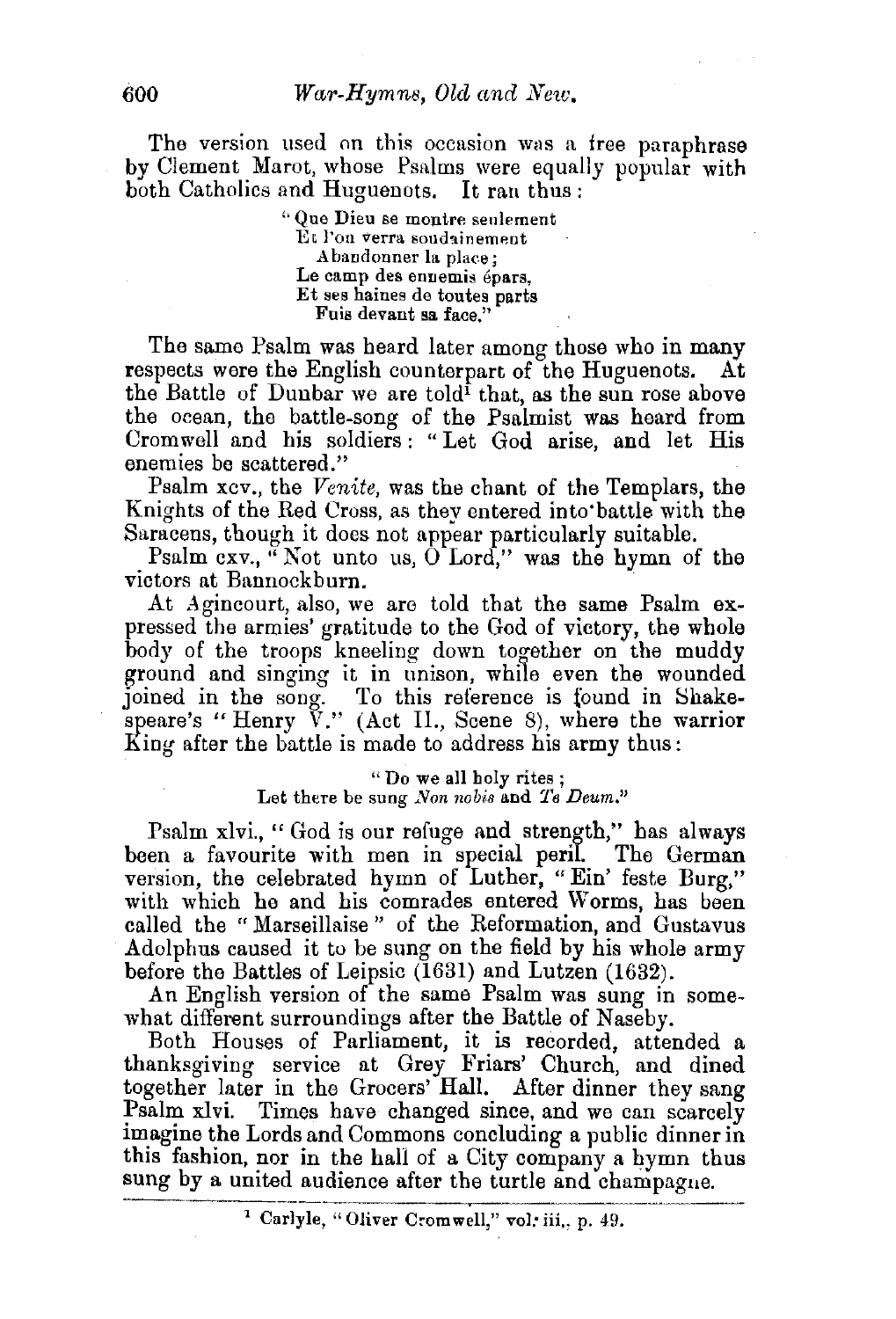It is somewhat surprising that martial hymns are scarcely to be found in Latin hymnology. Compositions of the type of our "Onward, Christian soldiers," where military language is applied to spiritual combat, are common enough in modern hymn-books, but in Latin hymnology the solitary, distinctly soldier's hymn is said to be "Pugnate Christi Milites," found in the Breviary of Chalons-sur-Marne, 1736. The translation " Soldiers who are Christ's below" is familiar to English readers. Some famous Latin hymns of earlier date, however, Are associated with warfare, though the allusions are remote or indistinct. The *Te Deum*, for instance, as in the Battle of Agincourt, to which reference has already been made, has generally been and is still used to celebrate any signal victory. Upon the relief of Ladysmith a service was held, at which both the rescued and their rescuers were present, and the *Te Deum* was solemnly sung as a hymn of thankfulness to Him who had brought about the great deliverance. Another Latin hymn used in war time is the famous" Media vita in morte sumus," generally supposed, though the authorship is disputed, to have been written by the Swiss monk Notker about 900 A.D. A rendering of it remains in the Funeral Service of the Church of England, " In the midst of life we are in death," etc. Though it has disappeared from the services of the Roman Catholic Church, its use was universal in the Middle Ages, and Bassler, in his " Altchristliche Lieder," asserts that it was used as a war-song by the priests accompanying the hosts before and during battle.

To pass from IAttin to English hymnology, one of the earliest English war-hymns, if not the first, is by Isaac Watts, the author of "O God, our help in ages past" (1719). It is based on Psalm xx., and its title is, " Prayer and Hope of Victory." It runs:

> ''Now may the God of power and grace Attend His people's humble cry.<sup>3</sup>

Toplady (1740-78), the author of "Rock of Ages," wrote a "Prayer for Peace":

> " Oh, show Thyself the Prince of peace, Command the din of war to cease ; With sacred love the world inspire, And burn its chariots in the fire."

Neither of these hymns, however, possesses any special merit, or is likely to remain. The Rev. John Hampden .Gurney published (1838) a war-hymn, ,

" Through centuries of sin and woe,"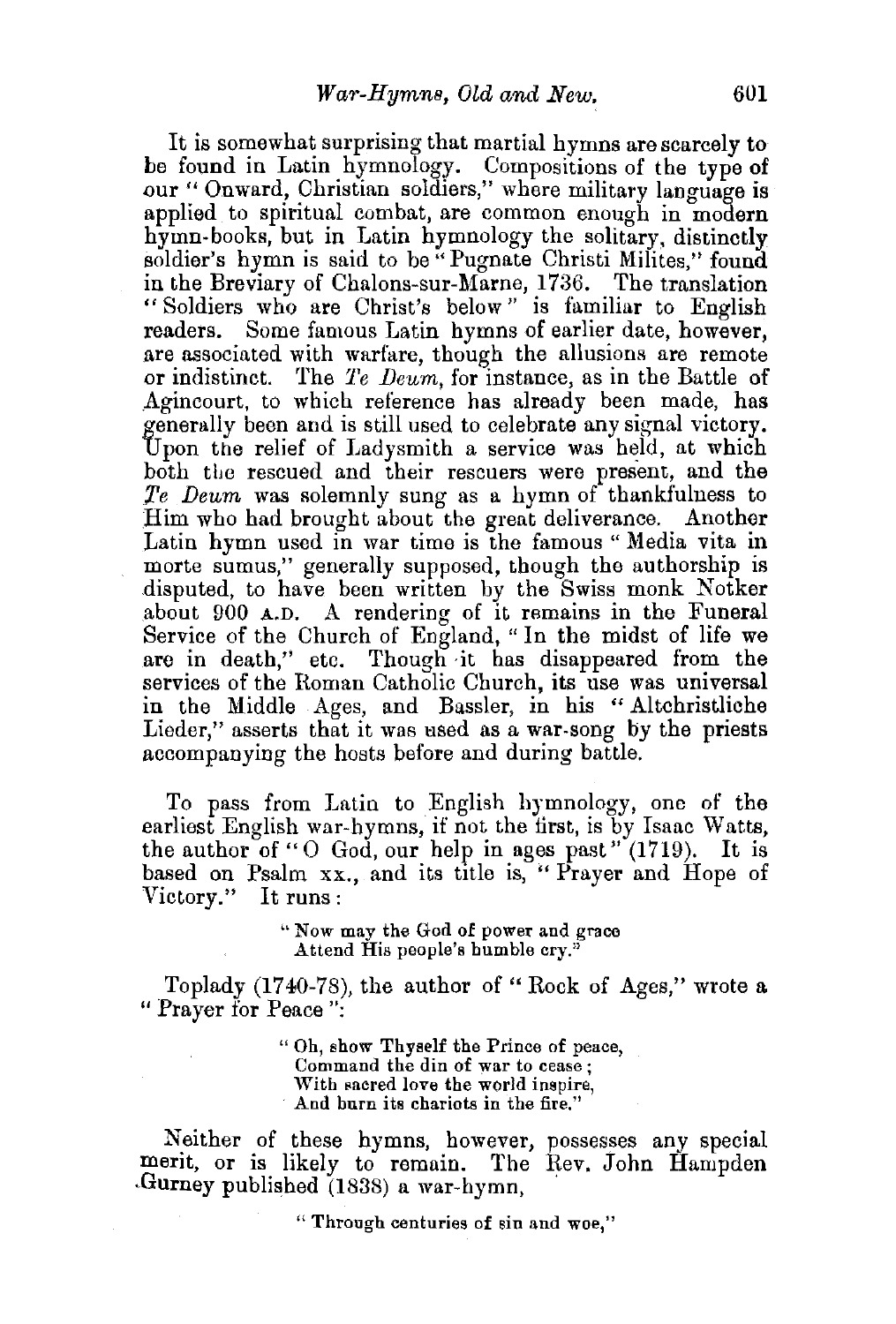which has appeared in several collections; and the Rev. J.  $R_c$ Wreford's hymn,

"Lord, while for all mankind we pray,''

published in the preceding year, has had a still larger circulation.

In 1861 Oliver Wendell Holmes wrote at the outbreak *o(*  the American War what became known as the " Army Hymn." We quote the fourth verse :

> " God of all nations ! Sovereign Lord ! In Thy dread name we draw the sword, We lift the starry flag on high That fills with light our stormy sky."

Its use, however, has not been permanent, even in America, In the same year Sir Henry W, Baker published in "Hymns, Ancient and Modern," a hymn which has probably been sung as often as any other in the present year,

" 0 God of love, 0 King of peace.!"

It is exceedingly simple, and the persistence of the refrain, "Give peace,  $\tilde{O}$  God, give peace again," helps to make it a favourite with a certain type of minds, who prefer the recurrence of some simple thought or some simple phrase to greater ·variety of ideas and expression.

Another very fine hymn, with a similar refrain to each verse, but far more elaborate and perhaps somewhat turgid, is by H. F. Chorley (1842), the three last verses in the more familiar edition having been added by the late Canon Ellerton during the Franco-German War in 1870. It is in dactylic metre, thus:

> "God the all-terrible! King who ordainest Great winds Thy clarions, lightnings Thy sword! Show forth Thy pity on high, where Thou reignest : Give to us peace in our time, 0 Lord.

"God the omnipotent! Mighty Avenger! Watching invisible, judging unheard; Doom us not now in the hour of our danger : Give to us peace in our time, 0 Lord."

A strong and clever hymn, "Jehovah-Nissi," written a few years ago by Miss Elizabeth Wordsworth, the gifted daughter of a great hymn-writer, has been revived during the present war, and is likely to do good service in other wars yet to come. The first verse runs thus :

> "0 Lord our Banner, God of might, Who wast with Joshua in the fight, And Moses on the hill, Be with Thy servants far away, Their shield by night, their guide by day To succour them from ill."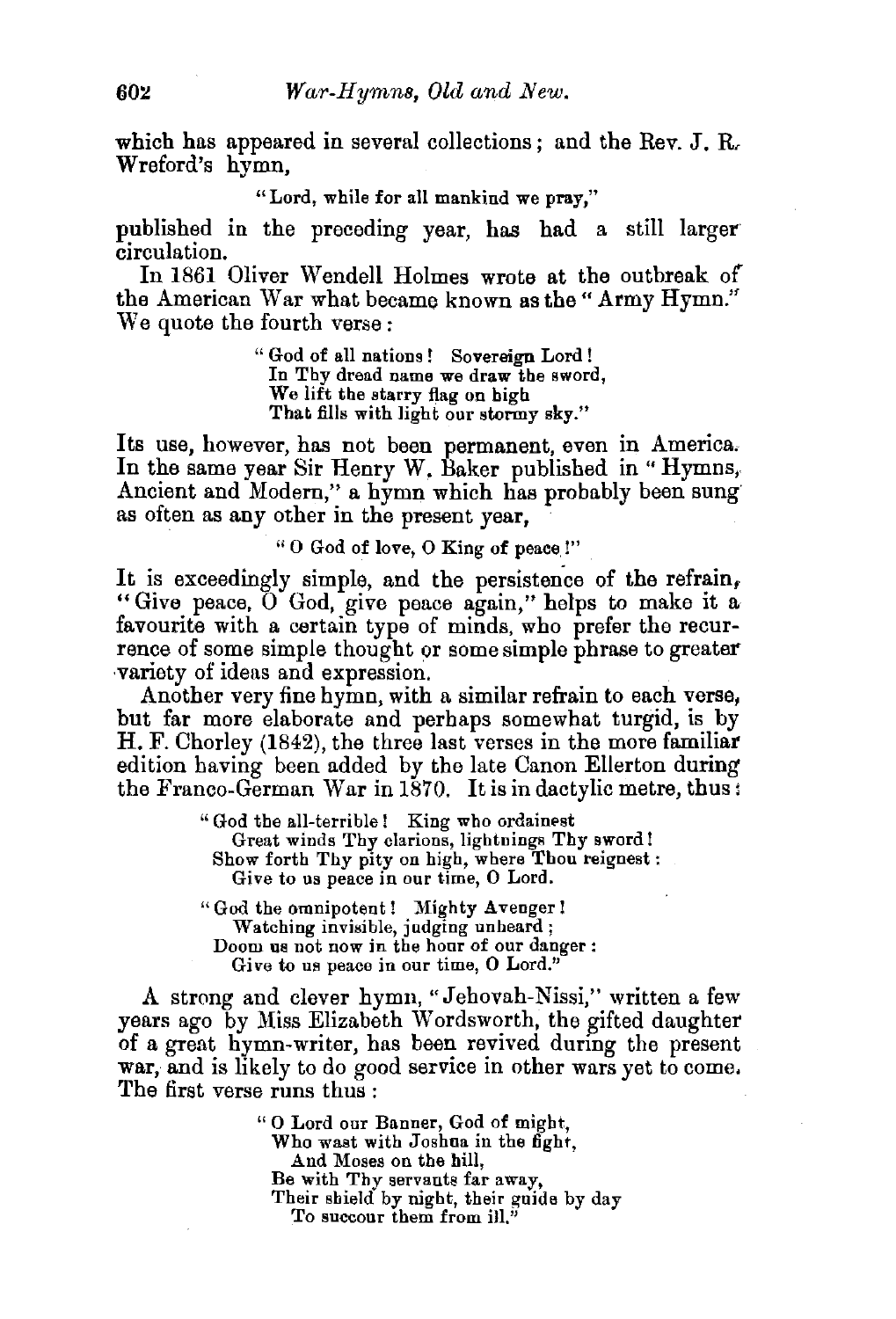The last verse is :

"Watch o'er the wounded in the field, And where the sick and dying yield Their souls, do Thou be nigh ! Give peace within the heart distressed. And Peace on earth, and last and best, Thy Peace beyond the sky." 1

The present war in South Africa has produced an overwhelming number of hymns, good, bad and indifferent. It would seem as though everyone who could string words together into verse had been tempted to make the effort of writing a war-hymn; and, indeed, nothing is easier. To begin with, "fight" rhymes with " might," "right," "light," and a goodly selection of similar words; and what is more obvious for the last verse than to say or pray that warfare or something else will " cease," which of course will do excellently to rhyme with "peace" as a finale?

Amid the multitude of hymns that have appeared there is none of pre-eminent merit or of unequalled popularity, which has become, like Mr. Rudyard Kipling's war-song, a household word. The hymn that, perhaps, has been most widely used is "A Hymn for our Soldiers," by "the sister of an officer." The sale of this hymn has brought in several hundreds of pounds for the War Fund, but its diffusion is quite disproportionate to its merit. From a literary point of view it is much inferior to several other hymns comparatively little known, and its popularity is probably due to the fact that it was one of the very earliest in the field, that it was written by the sister of one of our most distinguished Generals in command in South Africa, and that the words are set to the most popular tune of modern times, Sullivan's " Onward, Christian soldiers." The first verse runs as follows :

> "For our valiant soldiers, Lord, to Thee we pray ; Guard and keep them ever, Be their guide and stay. When through veldt they're marching, Many a weary hour, From their foes protect them By Thy mighty power."

Another hymn which has also gained a considerable sum for the War Fund is Dean Hole's " Father, forgive ":2.

> "Father, forgive Thy children come to claim The pardon promised to their grief and shame ; Forgetful, thankless, in their wayward will; Father, Thou knowest, and Thou lovest still."

> <sup>1</sup> Published by Novello. <sup>2</sup> *Ibid.*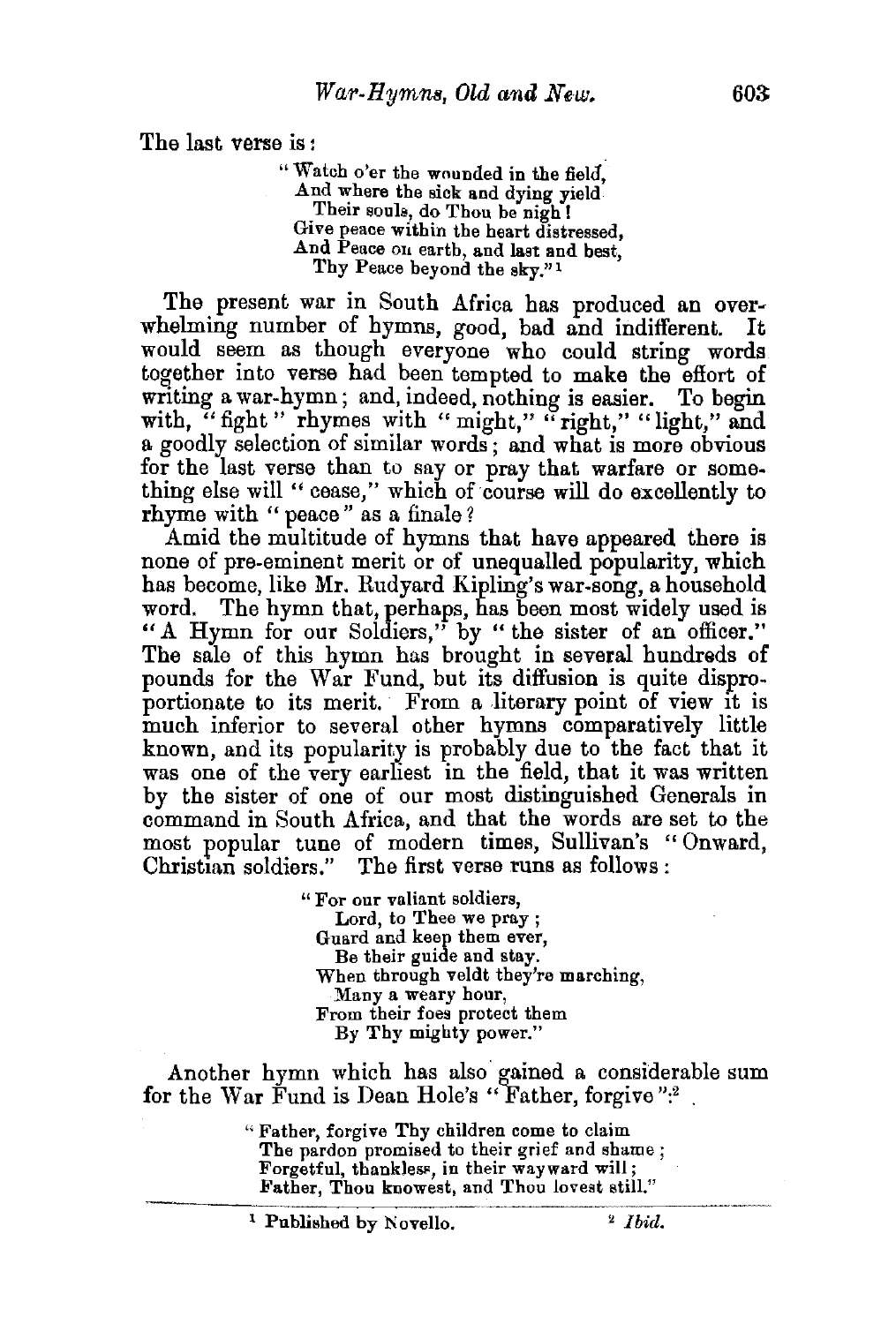Though superior in many respects to the hymn previously mentioned, it is not of the highest order, and such a petition as occurs in the fourth verse, "Bless the kind nurse," might be suitable at a children's service, but scarcely befits the worship of grown men and women.

The hymn which will strike most competent judges as excelling the rest in beauty of diction and originality of expression has been written by the late Rev. S. J. Stone, the wellknown author of "The Church's one foundation," "Weary of earth," and others of our best hymns; and its pathos is deepened by the fact that it was written amid the suffering of a severe and fatal illness. It opens with the voice of confession:

" Lord, if too long we glorified

The splendour of our state and throne; Our place of power, our roll of pride, As not Thy gift, but all our own : Hearts lowlier now to Thee we raise, Remorseful of that old self-praise."

Presently it turns to petition, and the third verse runs :

"We plead for those who dream of home Far off upon the stormy seas ; Or past the peril of the foam; Hear, hurtling on the Afric breeze-Storming those hills with labouring breath-The viewless messengers of death." $1$ 

" The viewless messengers of death" is a particularly good periphrasis for " bullets," and marks the poet. The hymn is decidedly clever-perhaps too clever, for in a hymn to be sung by all sorts and conditions of men great plainness of speech is desirable; and an able hymn by Mr. A. C. Benson, "0 Lord of Hosts, who didst upraise," will be generally rejected from the fact that to many simple folk some of it will be quite unintelligible.

In striking contrast to more elaborate compositions of the type just mentioned are Mr. A. C. Ainger's "Let God arise,"<sup>2</sup> and the Rev. W. H. Draper's "From homes of quiet peace,"2 which are written with studied simplicity, and are well suited for general use. It is unlikely, however, that any of these will take a permanent place in our hymn collections, and some of the very best, *e.g.*, the Rev. S. J. Stone's "Lord, if too long," already quoted, are so obviously written to meet the circumstances of the present war that they are unfitted without considerable alteration to do duty in future wars, where the local colour and other conditions may be altogether different.

<sup>&</sup>lt;sup>1</sup> Published by Skeffington and Son.<br><sup>2</sup> Published by Novello.